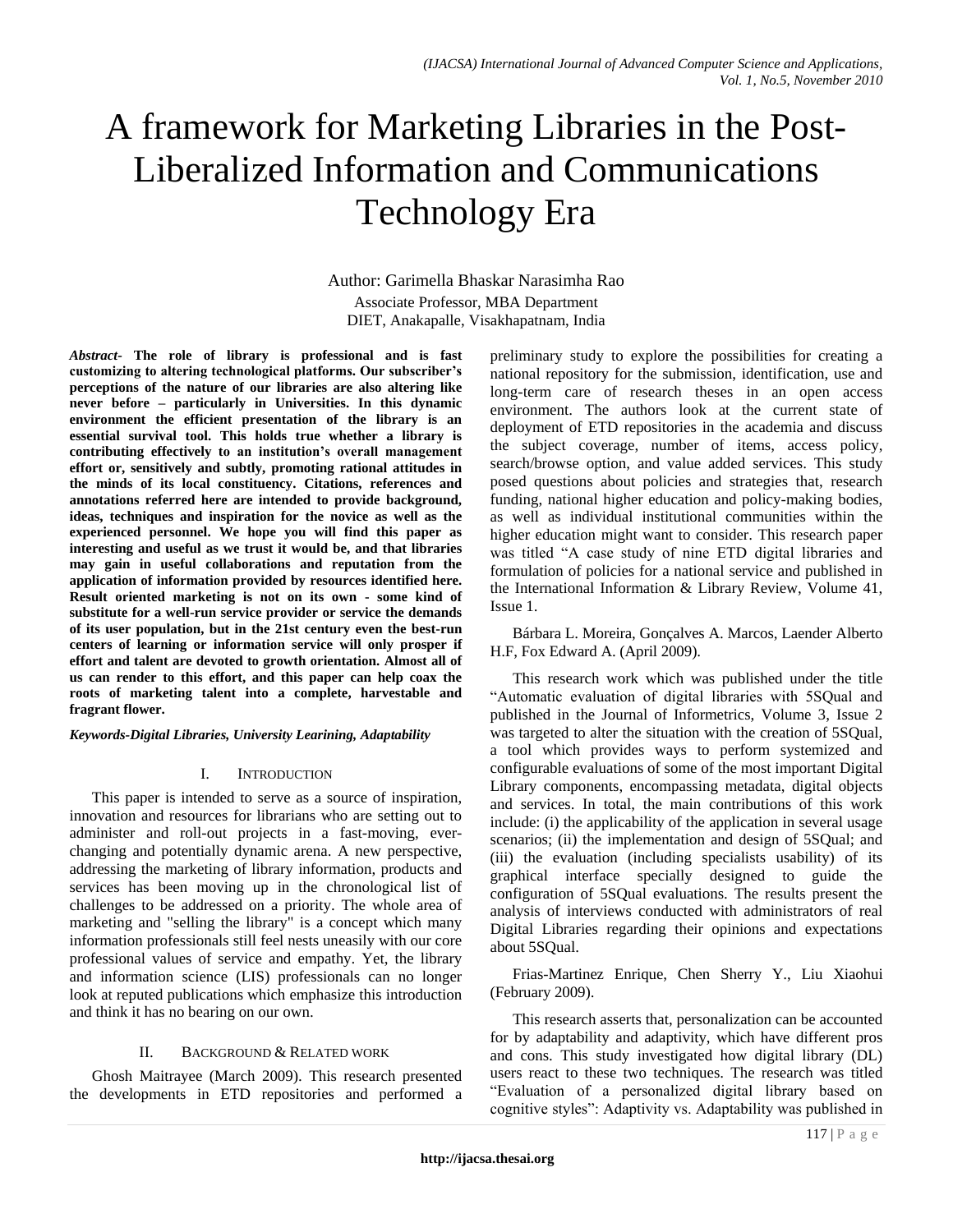the International Journal of Information Management, Volume 29, Issue 1 and the authors developed a personalized DL to address the needs of different cognitive styles based on the findings of their previous work [Frias-Martinez, E., Chen, S. Y., & Liu, X. (2008) Investigation of behavior and perception of digital library users: A cognitive style perspective: International Journal of Information Management. The personalized DL included two versions: adaptable version and adaptive version. Results reflected that users not only performed better in the adaptive version, but also perceived more positively to the adaptive version. The primary assertion and conclusion was that cognitive styles have great effects on users" responses to adaptivity and adaptability. Results provided were aimed to render guidance for designers to select suitable techniques to structure personalized DLs.

Porcel C., Moreno J.M., Herrera-Viedma E. (December 2009)

The main theme was that the internet is one of the most important information media and it is influencing in the development of other media, as for example, newspapers, journals, books, and libraries. In this paper, The authors analyzed the logical extensions of traditional libraries in the Information Society. and present a model of a fuzzy linguistic recommender system to help the University Digital Libraries users to access for their research resources. This system recommended researchers specialized in complementary resources to discover collaboration possibilities to form multidisciplinar groups. The research was titled "a multi-disciplinar recommender system to advice research resources in University Digital Libraries" and published in the Journal of Expert Systems with Applications, Volume 36, Issue 10.

## III.DOMAINS THAT REQUIRE ANALYSIS – A PERSPECTIVE OF **CHALLENGES**

The Digital Library of a University requires a unified portal that would enable comprehensive searching and access rights to all library electronic resources from a single entry point. Disparate purchasing, management, and work related policies have previously led to a need to lower user confusion. The library with a sophisticated system to manage the different licensing agreements and access rights matrices of various units.

The Library of a University primarily serves the purpose of providing access to its complete collection. The implemented technology platform assists and enables the search and the mentioned access to electronic and digital publications. Based on centuries of educational tradition (like the University of Taxila, India), a large University student body imbibes a resident city with a youthful and lively character. Numerous graduate, postgraduate students and teaching staff make use of a University"s huge library information system--based on the network of various branches and allied libraries for the automation and access to print collections. Once the basic project of collating and establishing the printed books

collection gets over, a librarian needs to turn his focus towards the management of the libraries electronic resources.

When electronic resources first became available, many librarians had to address the challenges of uniform purchasing, management, and the creation of usage policies for academic libraries that were served. As a result, each university faculty was required to provide a list of publications and e-resources relevant to its area of study that needed purchasing. These materials were often restricted to the users associated with that specific faculty, and were only made available to them via a network or any specific other search systems developed by that department. A few of these systems assisted virtual private network access to the library resources while others required users to access the resources from within the library.

Researchers wishing to browse through any library resources could be faced with different entry points and interfaces rather than a consolidated listing of all library holdings. This left users frustrated and led to under-use of many valuable high-cost resources. This quickly established that a unified library portal, via which users could perform a federated searching across all of the resources, was deemed essential. Drawing up a list of requirements for choosing a library solution that would help us to meet the goals of the digital library project, would be; on one hand, libraries need systems sophisticated enough to accommodate the different copyright agreements and access rights entitlements of various converging units. On the other hand, the system has to provide a single point of entry through which all users, regardless of access authority, who access the library"s complete collection displayed via a list and a catalog of resources.

The University library exists to benefit a diverse set of people. The associates mentioned here are the societies, undergrads to post grads, teaching and non-teaching fraternity. These groups may be further be segmented by roles, characteristics, or interests, members for whom, English is a second language for the purposes of specific marketing activities. As an institution which is established from student fees and non-governmental grants and as a repository for government information, librarians also have an added responsibility to serve the local society. Again, within the local society, there are multiple subsets that could serve our local society. Again within the local society there are multiple subsets that could be of particular interest to librarians as they market services and resources. It is here that, technology makes an impact and assists selective promotion on a global platform. Research Scholars interested in a library"s unique collections may also be audience for a library"s long-term marketing plan. In this context it is apt to quote that, the university libraries have been presented both in the library profession and in the higher education segment as a showcase for its architecture and information technologies.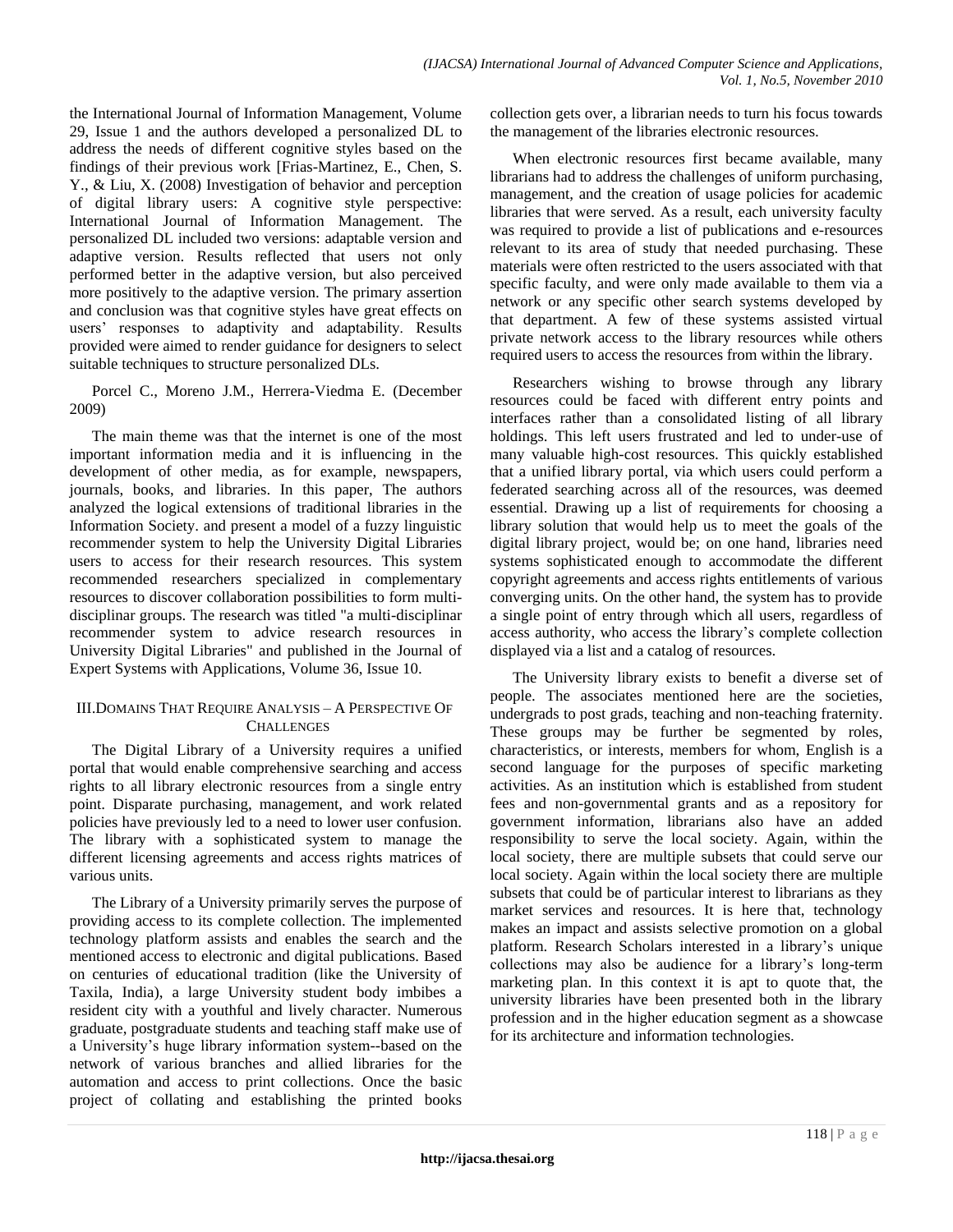### IV.LIBRARIES IN THE POST LIBERALIZED ERA – A FEW THOUGHT STARTERS

Libraries are deemed to posses reliable and convenient information selected to meet a users research needs and learning styles. Also libraries have unique and valuable regional materials on issues of national interest such as rural development, and crops management in a dry environment, mobile computing, nuclear power generation architecture and health development to name a few.

Libraries assist and cater to the development of literacy skills crucial for extended learning and professional success, namely the ability to ascertain and access, evaluate and effectively utilize information in all of its various formats. Helpful library staff are to be made available and accessible within the facility and remotely, to collaborate with patrons in a one on one set-up or in group settings, to provide subject specific or general assistance. Association with the library in the form, of an ID (physical or electronic or biometric) can help in authenticating users. Libraries cater to their users with sound-proof venues, inviting with comfortable spaces to read, research, study, relax, explore, learn, assimilate with convenient access to print (Paid and free) and electronic information with the latest hardware and software that today"s users need and expect.

For librarians engaged in strategic planning encompassing information and communications technology (ICT), guidance from confirmed sources can result valuably. There can unfortunately be a great deal of challenges associated with much written components regarding the strategic use to which modern ICT can be utilized in organizations throughout the Globe these days. Re-sounding yet vague terms such as "Information Technology Enabled Services' and 'Business Process Outsourcing' frequent the popular media channels on the subject. The Journal of Strategic Information Systems takes a more critical outlook. In publishing papers authored from scholarly study and utilizing research from all nooks and corners of the globe, modern libraries provide a truly impressive array of information on how centers of learning can utilize ICT strategically to avoid associated pitfalls.

To identify the importance of the marketing plan for the overall success of a library and emphasize the need to include a marketing plan within a library"s strategic plan. Further we need to identify components to include in a marketing plan and hence provide a procedure book to generate such a plan. Quoting many eminent librarians, components essential to a marketing plan encompass determining what to promote, defining a target audience, choosing types of outreach, and evaluation.

**Publicity Guidelines**: Many companies use public relations to assist other promotional efforts. It is a very potent tool that could always be part of a library"s marketing mix. The specified 5-step guideline can assist a librarian"s public relations efforts and can closely coordinate with promotional campaigns so as to achieve a greater impact.

- 1. Deliberate on and choose the right media.
- 2. Do have a good grounding on the media type.
- 3. Timing & Packaging your news is pivotal
- 4. Ensure you follow-up in person.
- 5. Establish a strong relationship and cement the same.

For a library to market itself in the Post Liberalized world, it needs to have a focus to achieve some or all of the goals identified as below.

#### **Goals of a Library - Not limited to**

1. Sponsorship of events, aimed primarily at students and teachers to promote the library"s resources and services and to address library anxiety at the start of each session as a follow-up to participation in orientation activities.

a. To solicit for volunteers twice a year to form event planning teams lead by a member from the corporate communications committee.

b. Choose a key theme for each such event.

c. Establish monetary budgets for the event and associate promotional materials.

2. Collate a rule book in conjunction with allied departmental libraries, and an informational guide for students and users as an annual publication for donors and community leaders and associates of the library highlighting the accomplishments, thanking donors and gift contributors.

a. Seek general suggestions / comments from

i. Within departments of the library.

ii. Specific groups (if any) in the libraries.

iii. External participants to the Library.

b. Define and establish editorial responsibilities.

c. Identify potential contributors within the Institution

3. To collaborate on strategic alliances with on and off campus groups to promote the library via pre-existing vehicles and to provide more responsive services to these campus groups and their constituents.

a. Identify key opportunities for expansion

b. Seek for input and help from the libraries' staff

c. Seek for opportunities to publish in the newsletter of student services offices and other academic departments

4. To advertise campus-wide and in the community. Efficient advertising will be essential to the library"s success in attracting and retaining users. Potential users need to be made aware of the high quality services and products available to them-mostly without a monetary charge.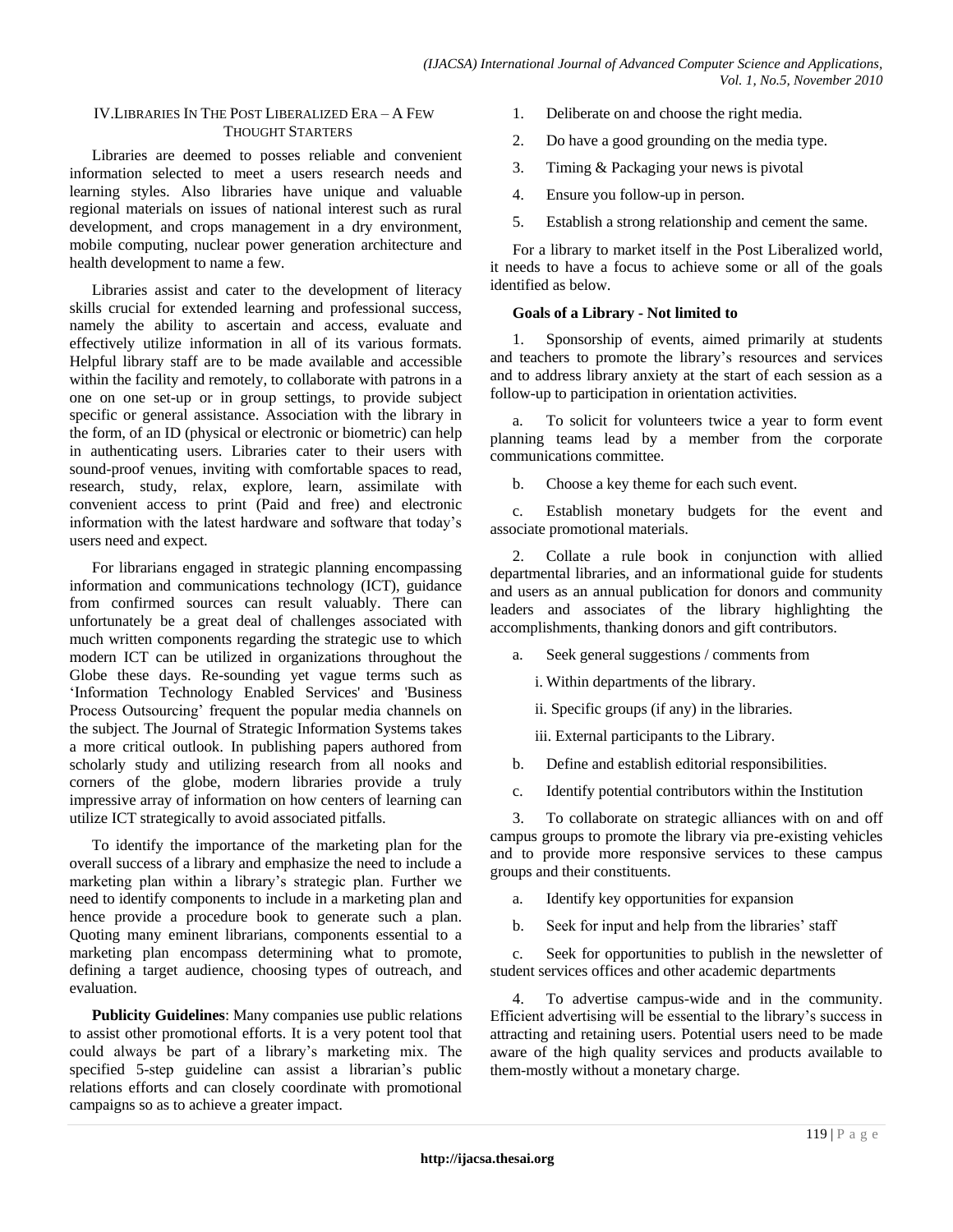a. Utilize relevant payments of library campaigning for campus and community advertizing.

b. Link into promotions and events sponsored by Library associations when applicable.

c. Utilize media: Issue press releases and public announcements for promotional events and to add to the depiction of libraries and allied resources.

5. Allocate resources to the annual reception for faculty authors

a. Define authorship to include the creation of books and performing accomplishments.

b. In cooperation with the Rector's office and library administration, establish date and place and budget of reception.

c. Seek for participant lists and other campus publications noting faculty work.

#### V.FUTURE TRENDS

Library services are bound to increase in the ICT segment viz., electronic databases and electronic journals. The World Wide Web will continue to act as a change agent in the usage of library print and subscription to its database resources. The trend towards electronic development and maintenance of library materials would make library resources accessible readily from home or other off campus systems. Promotional material and activities need to create a desire or need to visit the library in person for instruction and educational support services. One of the primary challenges is to market a library"s resource to online users through the central command office of the host university. Another notable challenge is to market library services to patrons on and off campus.

#### VI.CONCLUSION

To be effective in achieving the library"s aims, any university needs to understand the overall environment in which it functions. For an established University, this means knowing its customers and competitors; for modern libraries, it means mainly (but not limited) understanding its users and their potential demands. A thorough environmental scan will hand-hold a library in developing and marketing its services as deemed necessary in a measurable environment, and can be crucial to its health and efficiency. The references quoted in this paper give a bit of theory and practical advice regarding how to discover the demographics of a library's universe; the process of ascertaining the needs and preferences of its actual and potential users; and the methodology of analyzing all available / possible factors, external and internal, to cater to the library"s strategic planning process. All types of institutions (academic and non-academic) providing information need to pay attention to the process of serving customers and manage with media and public relations. In

order to provide good customer service, a library must primarily make sure that its customers know of the available services and rendering schedule (time-frames). Whether an information organization is an academic or professional library, any or all publishing houses or a patent office, needs to get word out about services available and take care of customers and prioritize their primary needs. By seeking to understand how diverse information is stored in today"s ICT world, a library needs to structure its rendered services and manage public relations, sharing of best practices may be outlined, identified and advantages gained for a better tomorrow.

Interactivity is a mandated aspect of student-centered course design framework, especially in the internet era. Students more often than not, require learning institutions to generate graduates who are problem solvers and creative thinkers; personnel who are literate enough to function well in a knowledge-centric economy. To achieve this educational goal, ICT needs to reform traditional methods of instruction, shifting from a more passive method of teaching to more interactive methodologies.

However, the concern of how to evaluate the coveted goal of interactivity in a class is not often fully addressed, as asserted by this study. Based on four years of ICT enabled design and delivery, this paper has proposed multiple factors and criteria to that can be considered in determining how interactivity can be improved and evaluated. Fundamentally, teachers ought to consider their teaching environment as one of a conversation between an instructor and learner in what this research terms "Conversational Learning Society". Imperative components in this environment include Learners, instructor(s), course materials, and links to remote experts and resources enabled by ICT. All these components are fastened intact by instructional interactivity. Three types of instructional interactivity ought to be recognized. These are learner-learner, instructor-learner and learner-resource interactivity.

To evaluate interactivity one could mull-over both quantitative and qualitative criteria. On the qualitative aspects a teacher needs to pay attention to issues such as initiative, critical thinking and academic rigor coupled with the factor "how far the students seem to be showing signs of these". On the quantitative aspects it may be helpful to consider various log-on statistics on the course homepage and other related statistics about student appraisal of the coursework.

The criteria of how to successfully evaluate the magnitude to which a course design facilitates interaction is bound to remain for a long time - a contentious one. Regardless of the case with regard to the issue of evaluation, this study asserts and concludes that interactivity on the web enhances even tutorial sessions and traditional classroom. ICT enabled Interactive web-based design can allow teachers to achieve a better functional management of their courses, leading to a more effectual scholarship of learning and teaching.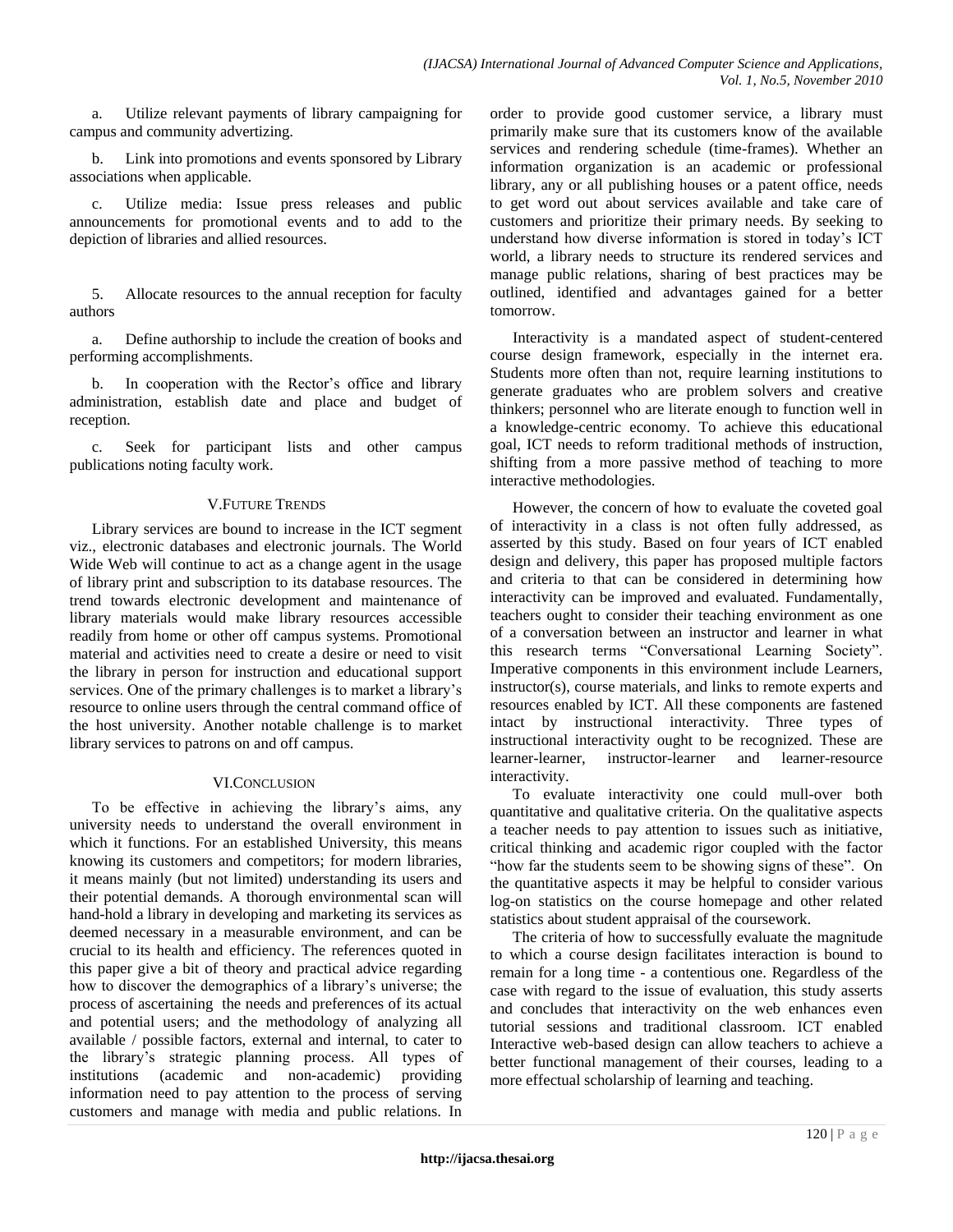#### **REFERENCES**

- [1] Altman, M., Andreev, L., Diggory, M., Krot, M., King, G., Kiskis, D., Kolster, E., Sone, A.,&Verba, S. (2001). An introduction to theVirtual Data Center project and software. In, Proceedings of the first ACM+IEEE Joint Conference on Digital Libraries. New York: ACM.
- [2] Andreasen, A. R., & Kotler, P. (2002). Strategic marketing for nonprofit organizations (6th ed.) Upper Saddle River, NJ: Prentice Hall Press.
- [3] Barnard, R. (1995) Interactive Learning: A key to successful distance delivery, The American Journal of Multimedia, 12, 45 - 47.
- [4] Berry, L. L. (1995). On great service: A framework for action. New York: Free Press.
- [5] Blurton, C. (1999) New directions of ICT-use in education, UNESCO"s World Communication and Information Report 1999. URL: http://www.unesco.org/education/educprog/lwf/d1/edict.pdf
- [6] Boaden, S. (2005). Building public library community connections through cultural planning. Australasian Public Libraries and Information Services, 18 (1), 29-36.
- [7] Bodomo, A. (2000) Interactivity in Web-based (Distance Education) Courses, CD-ROM, Proceedings of the Ghana Computer Literacy & Distance Education (GhaCLAD) Conference, 26th – 29th July, 2000, Accra, Ghana.
- [8] Bodomo, A. (2001) Interactivity in Web-based courses, Paper for the WebCT Asia Pacific Conference, 9th-11th April 2001, Adelaide, Australia. Brogan, Pat. (1999) 'Using the web for interactive teaching and learning: An imperative for the new millennium', A white paper for the Macromedia's Interactive Learning Division
- [9] Bruner, J. (1966) Toward a Theory of Instruction, Cambridge, MA: Harvard University Press.
- [10] Bruner, J. (1983) Child's Talk: Learning to Use Language, New York: Norton.
- [11] Bruner, J. (1986) Actual Minds, Possible Worlds, Cambridge, Harvard University Press.
- [12] Bruner, J. (1990) Acts of Meaning, Cambridge, MA: Harvard University Press.
- [13] Ceci, S., & Walker, E. (1983). Private archives and public needs. American Psychologist, 38, 414-423.
- [14] Cowan, R. S. (1997). A social history of American technology. New York: Oxford University Press.
- [15] Davis-Kahl, S. (2004). Creating a marketing plan for your academic and research library. Retrieved from Illinois Wesleyan University website
- [16] Daniel, J. and C. Marquis. (1983) Independence and interaction: Getting the mix right, Teaching at a Distance, 15, 445-460.
- [17] Daniel, R. (1997). A trivial convention for using HTTP in URN resolution [Online] (Internet Engineering Task Force, No. RFC 2169). Retrieved from the World Wide Web: http://www.ietf.org/.
- [18] Davis, J. R., & Lagoze, C. (2000). NCSTRL: Design and deployment of a globally distributed digital library. JASIS, 51, 273-280.
- [19] Feigenbaum, S., & Levy, D. M. (1993). The market for (ir)reproducible econometrics. Social Epistemology, 7, 215-292.
- [20] Freire, Paulo. (1970) The Adult Literacy Process as Cultural Action for Freedom, Harvard Educational Review, 40, 205-212
- [21] Griffin, S. M. (1998). NSF/DARPA/NASA digital libraries initiative: A program manager's perspective. D-Lib Magazine [Online serial], 4(7). Retrieved May 1, 2001, from the World Wide Web: http://www.dlib.org/dlib/july98/07griffin.html
- [22] Ihaka, R., & Gentleman, R. (1996). R: A language for data analysis and graphics. Journal of Computational and Graphical Statistics, 5, 299-314.
- [23] Jackson, Robert H. (2000) Web-based Learning Resources Library, Available HTTP:http://www.outreach.utk.edu/weblearning /(email:rhjackson@utk.edu)
- [24] Kearsley, Greg. (1994-2000) Explorations in Learning & Instruction: Theory in Practice Database, Available HTTP:http://www.gwu.edu/~tip/ (May 21, 2000).(email:gkearsley@sprynet.com) http://home.sprynet.com/~gkearsley
- [25] Kotler, P., Bloom, P. N., & Hayes, T. (2002). Marketing professional services: Forward-thinking
- [26] strategies for boosting your business, your image, and your profits (2nd ed.). Paramus, NJ: Prentice Hall Press.
- [27] Laurie, B., Laurie, P., & Denn, R. (Ed.). (1998). Apache: The definitive guide. Sebastapol, CA: O'Reilly and Associates. Altman et al. VIRTUAL DATA CENTER 469
- [28] Lee, D. (2005). Can you hear me now? Using focus groups to enhance marketing research. Library Administration & Management, 19 (2), 100- 101.
- [29] Lessig, L. (1999). Code, and other laws of cyberspace. New York: Basic Books.
- [30] Markwood, R. and S. Johnstone. (1994) New Pathways to a degree: Technology opens the college, Western Cooperative for Educational Telecommunications, Western Interstate Commission for Higher Education, Boulder, CO.
- [31] McCullough, B. D.,&Vinod, H. D. (1999). The numerical reliability of econometric software. Journal of Economic Literature, 37, 633-665.
- [32] McKenna, R. (2002). Total access: Giving customers what they want in an anytime, anywhere world. Boston: Harvard Business School Press.
- [33] Moore, M. (1991) Editorial: distance education theory, The American Journal of Distance Education, 5(3), 1- 6.
- [34] Moore, M. (1992) Three types of interaction, The American Journal of Distance Ed, 3 (2), 1-6.
- [35] Moore, M. (1993) Theory of transactional distance, in Desmond Keegan (Eds.) Theoretical Principles of Distance Education, London & New York: Routledge.
- [36] Parker, Angie. (1999) Interaction in Distance Education: The critical conversation, Education Technology Review, 13.
- [37] Pask, G. (1975) Conversation, Cognition, and Learning, New York: Elsevier.
- [38] Piaget, J. (1973) To Understand is to Invent, New York: Grossman.
- [39] Plosker, G. (2005). The information strategist: Revisiting library funding: What really works? Online, 29 (2), 48-53.
- [40] Strauss, M. J. (1994) A constructivist dialogue, Journal of Humanistic Education and Development,  $32(4)$ ,  $183 - 187$ .
- [41] Schmitt, B. H. (2003). Customer experience management: A revolutionary approach to connecting with your customers. Hoboken, NJ: John Wiley & Sons.
- [42] Thenell, J. (2004). The library's crisis communications planner: A PR guide for handling every emergency. Chicago: American Library Association.
- [43] Vygotsky, L. S. (1962) Thought and Language, Cambridge, MA: MIT Press.
- [44] Vygotsky, L. S. (1978) Mind in Society, Cambridge, MA: Harvard University Press.